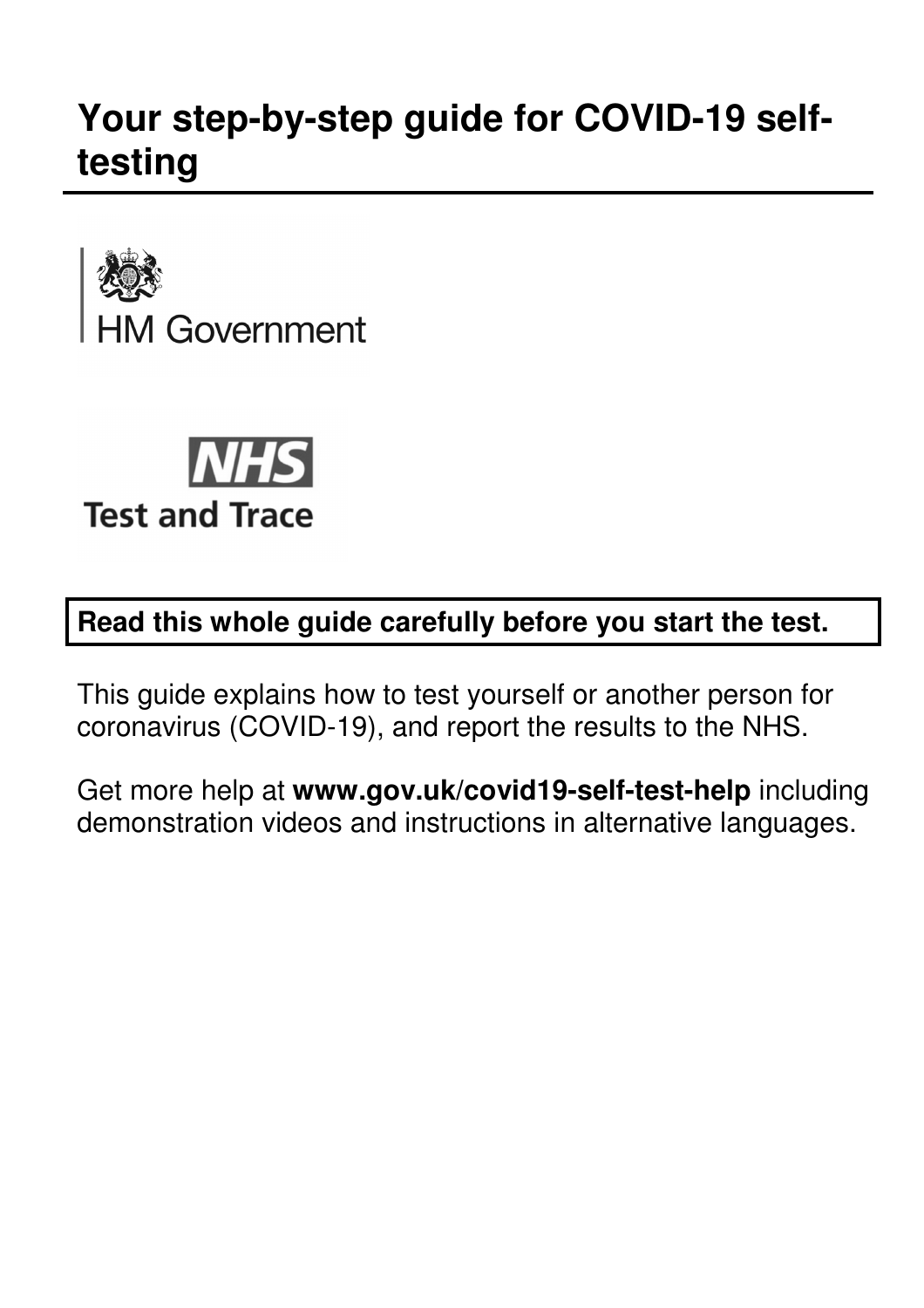# **About this test**

**Many people with coronavirus (COVID-19) have mild, or even no symptoms, but can still spread the virus. With regular self-testing we can slow the spread and help protect the most vulnerable in our families and communities.** 

The Department of Health and Social Care (DHSC) COVID-19 Self-Test (Rapid Antigen Test) is a swab test to check for transmissible coronavirus (COVID-19).

**How often you should test may vary depending on your circumstances and current national or local guidelines.** 

### **This test is suitable for the following people:**

- **Adults aged 18+:** Self-test and report, with assistance if needed.
- **Adolescents aged 12 17:** Self-test and report with adult supervision. The adult may conduct the test as necessary.
- **Children under 12:** Children under 12 years of age should be tested by an adult. **Do not conduct this test if you do not feel confident testing a child.** Do not continue the test if the child feels any pain. **Please see page 10 for tips on how to test a child.**

### **Coronavirus (COVID-19) guidance and help**

If you have coronavirus (COVID-19) symptoms or have contracted coronavirus (COVID-19), please refer to NHS guidance online:

**www.nhs.uk/conditions/coronavirus-COVID-19**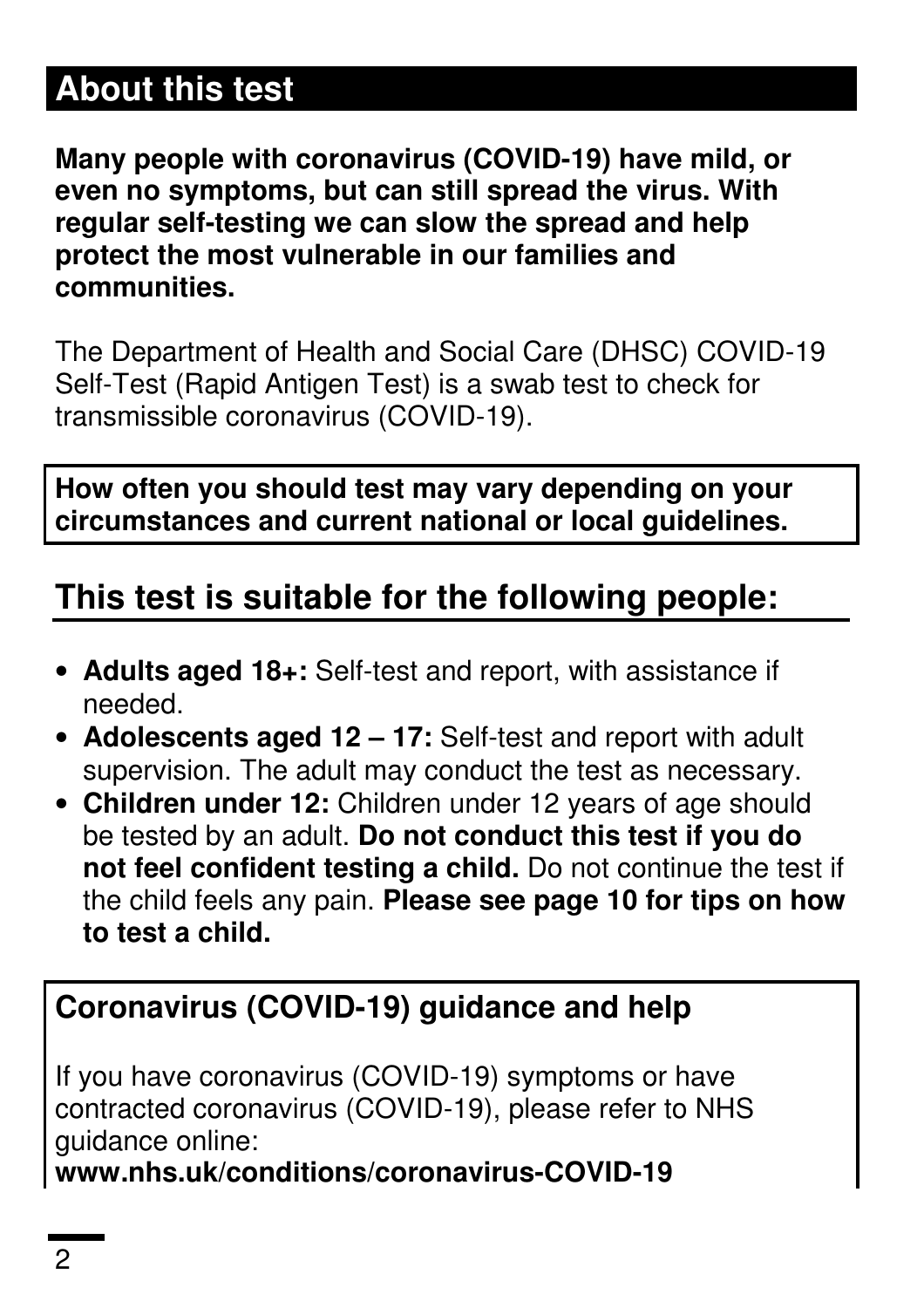If you have symptoms of coronavirus (COVID-19) and your condition gets worse, or you do not get better after 7 days, use the NHS **111** online coronavirus service **www.111.nhs.uk**. If you do not have internet access, call NHS **111**. For a medical emergency dial **999**.

**Do not delay getting help if you are worried. Trust your instincts.** 

### **General guidance and warnings**

Use a separate test kit for each person. You can only use each item in the test kit once. Do not re-use the items. You'll need to report each person's result.

If you have problems with your hands or vision, you may need someone to assist you with the swabbing and testing process.

If you have a nose piercing, swab the other nostril. If pierced on both sides, remove the piercing on one side before swabbing.

If you've had a nosebleed within the last 24 hours, swab the other nostril or wait 24 hours.

Do not eat or drink for at least 30 minutes before doing the test to reduce the risk of spoiling the test.

These kits are only designed for human use.

**By carefully following these instructions, you will ensure a reliable result is achieved.** 

#### **Warning!**

**If there is a reason you cannot take a throat swab, for example you have a tracheostomy, instead swab both nostrils.**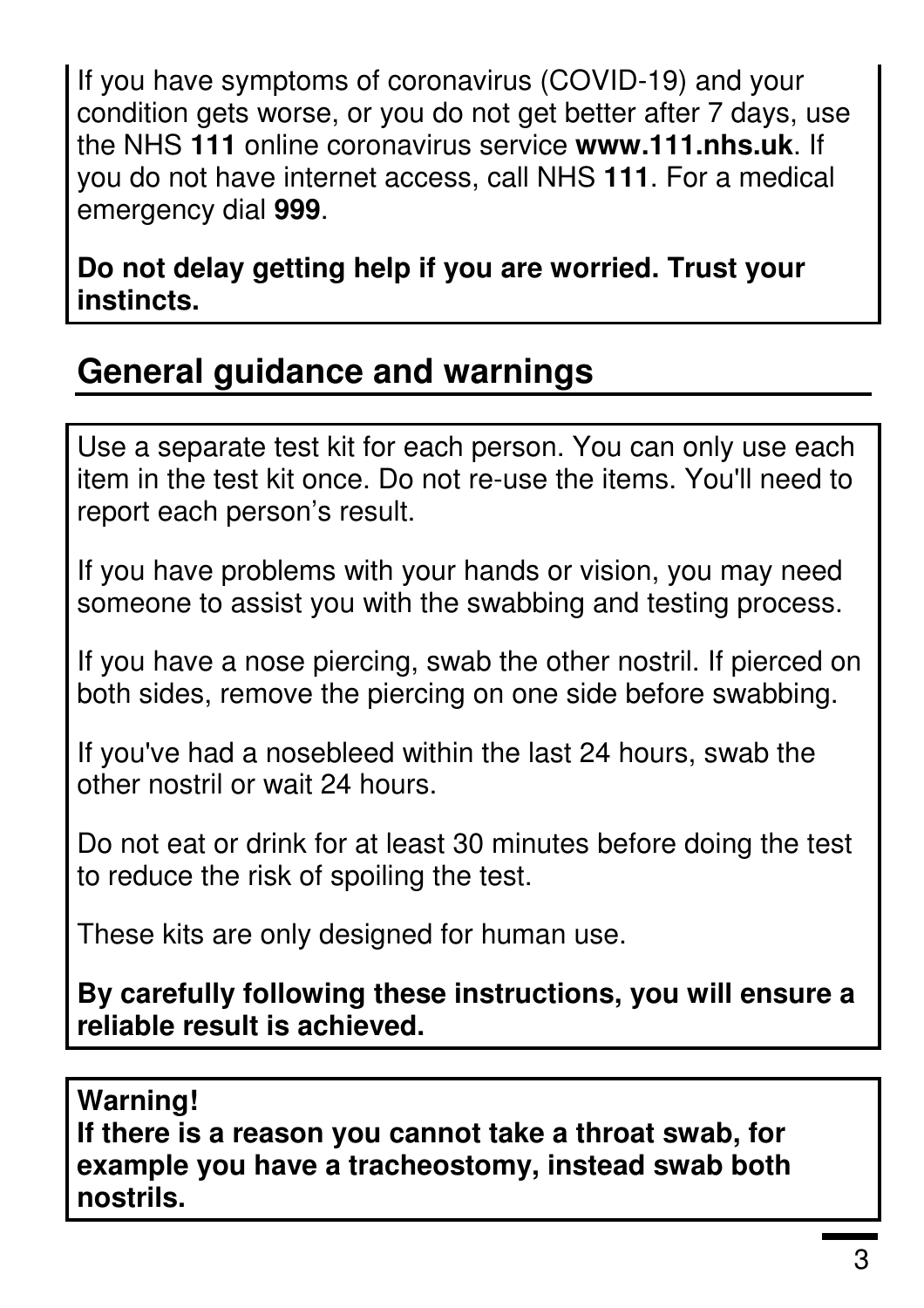### **What you need to do**

It's very important you read the instructions and follow the steps in the correct order. **Each test will take about 15 minutes to set up and results will be ready after a further 30 minutes.**

- 1 Prepare your test area and check your test kit contents: Page 5
- 2 Set up your test: Page 7
- 3 Take your swab sample: Page 9
- 4 Process the swab sample: Page 11
- 5 Read your result: Page 12
- 6 Report your result: Page 14
- 7 Safely dispose of your test kit: Page 17

#### **Store the test kit at room temperature or in a cool dry place (2°C to 30°C). Do not leave in direct sunlight and do not store in a fridge or freezer.**

The kit should be used at room temperature (15°C to 30°C). If the kit has been stored in a cool area (less than 15°C), leave it at normal room temperature for 30 minutes before using.

#### **Keep the test kit away from children.**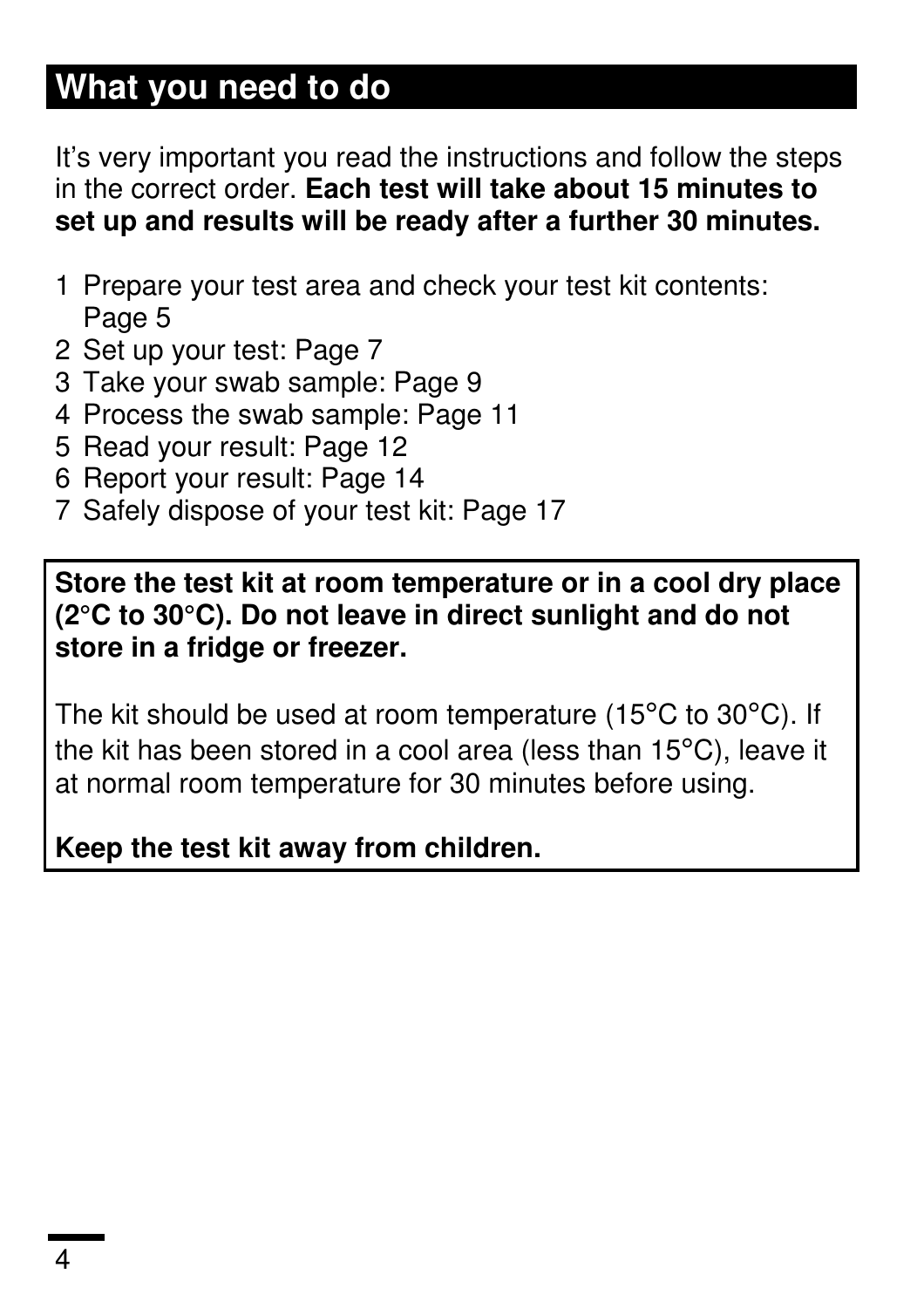### **1. Prepare your test area and check your test kit contents**

#### **Warning!**

**Do not eat or drink for at least 30 minutes before doing the test to reduce the risk of spoiling the test.** 

#### **Warning!**

**You'll need: a watch (or a clock), tissues, a mirror and either hand sanitiser or soap and warm water.** 

1 **Read this instruction guide carefully.**

See how to take the swab test by watching an online video at: **www.gov.uk/covid19-self-test-help**

- 2 **Clear, clean and dry a flat surface immediately before starting the test.**
- 3 **Wash your hands thoroughly for 20 seconds, using soap and warm water, or hand sanitiser.** This is so that you do not contaminate the test kit. Now dry your hands.

If doing more than one test, clean the surface and wash your hands again between each test.

4 **Check the test kit contents. Make sure that nothing is damaged or broken.** 

**Test strip in sealed packaging**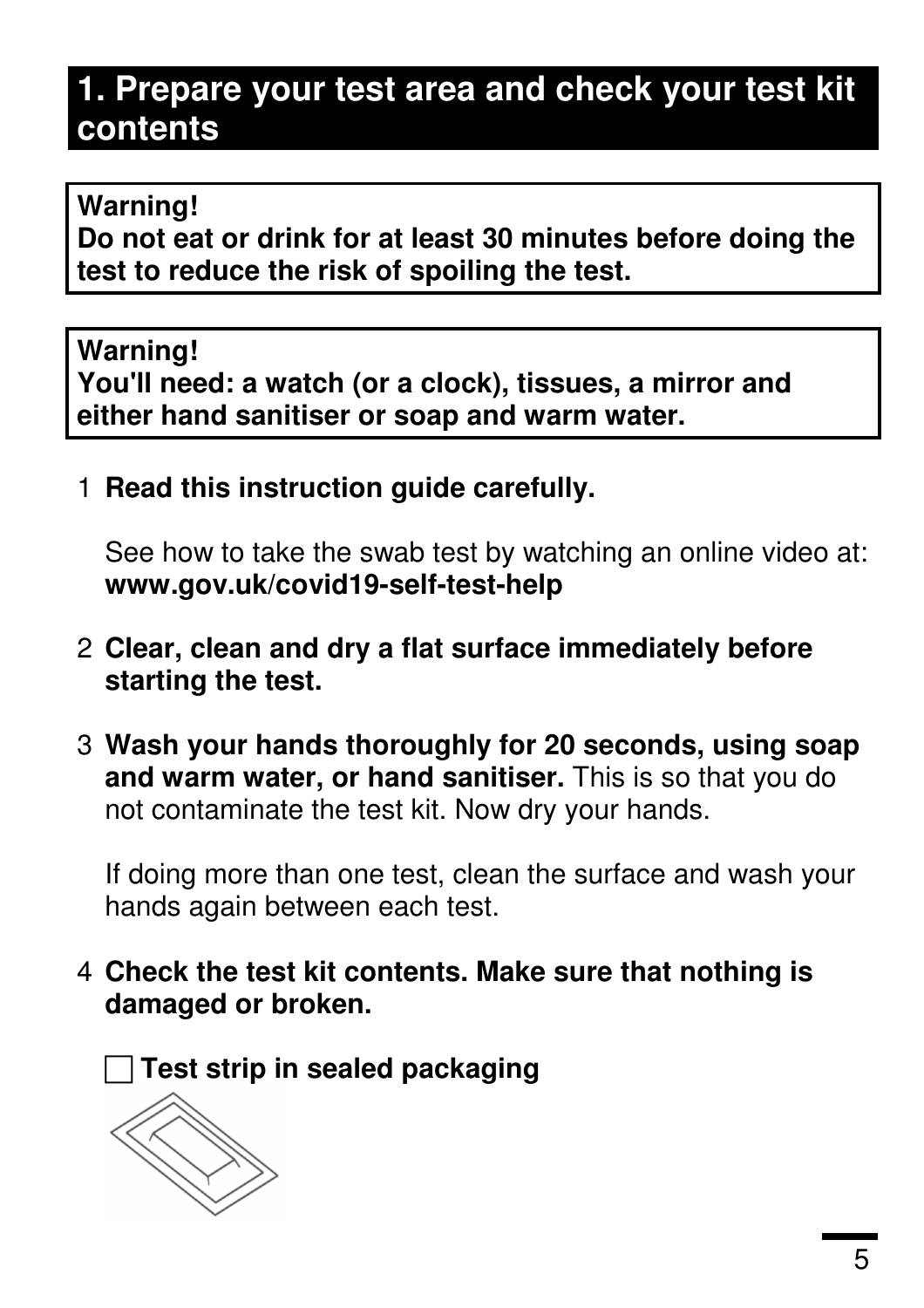**Swab inside sealed wrapper**



### **Extraction buffer sachet**



### **Extraction tube**

**Extraction tube holder** (attached to the box)



 **Waste bag**--------------------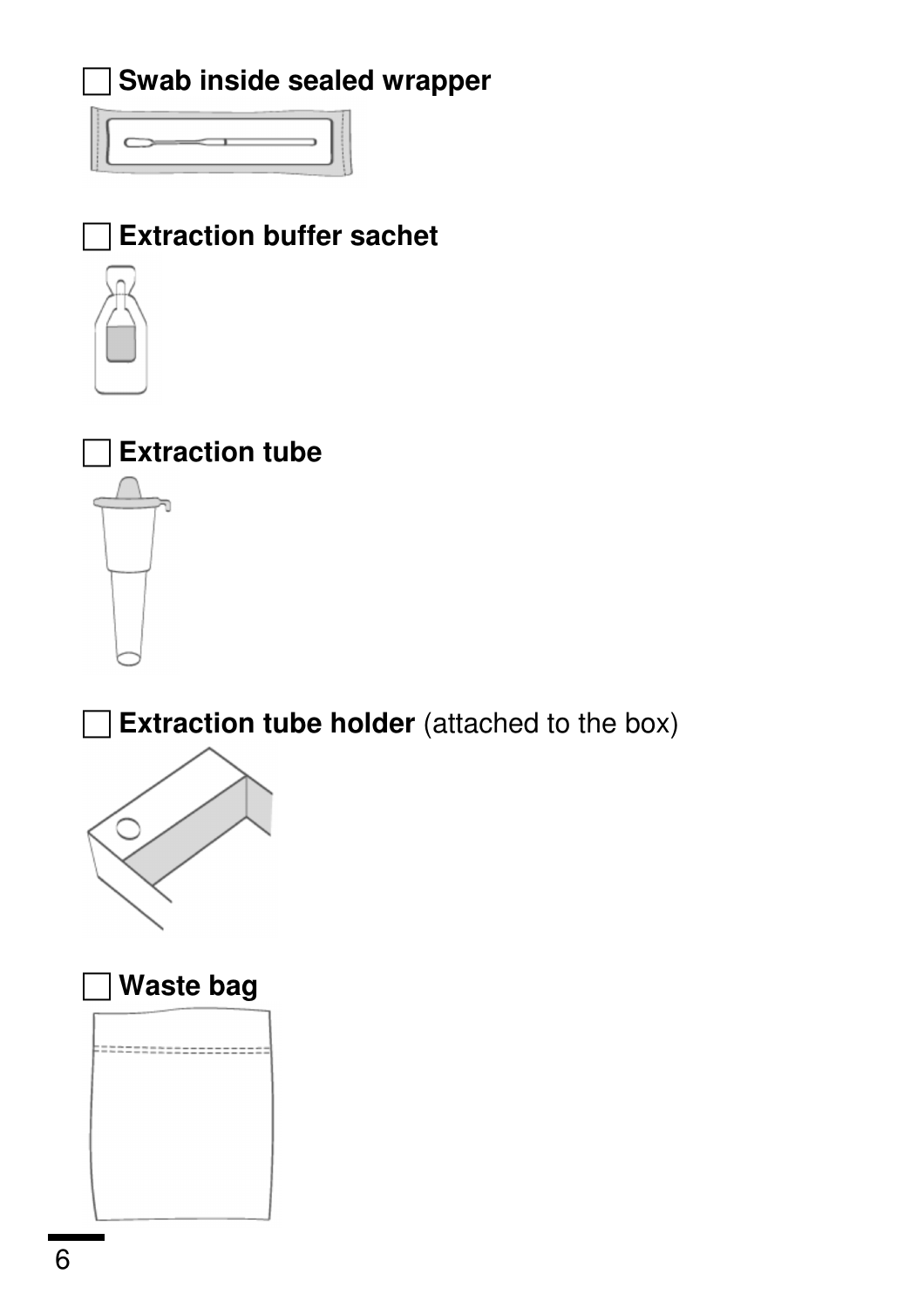#### **Warning! Do not use the test strip if the sealed packaging is damaged.**

**Something damaged, broken or missing?** If you notice anything damaged, broken, missing or difficult to use in the kit, do not use it. If you wish to provide feedback on this please call the customer contact centre. Lines open every day, 7am to 11pm.

- England, Wales, Northern Ireland: **119** (free from mobiles and landlines)
- Scotland: **0300 303 2713** (charged at your standard network rate)

If you've been harmed or had a reaction using this kit, report it on the Coronavirus Yellow Card Reporting Site: **https://coronavirusyellowcard.mhra.gov.uk** 

### **2. Set up your test**

5 **Take the test strip out of the sealed packaging and place it onto the cleaned flat surface. Once opened, start the test within 30 minutes.**

#### **Warning!**

**Safely throw away the inner desiccant bag and packaging in your household waste.** 

6 **Carefully twist or snap open the sachet.** Open it away from your face and be careful not to spill any of the liquid.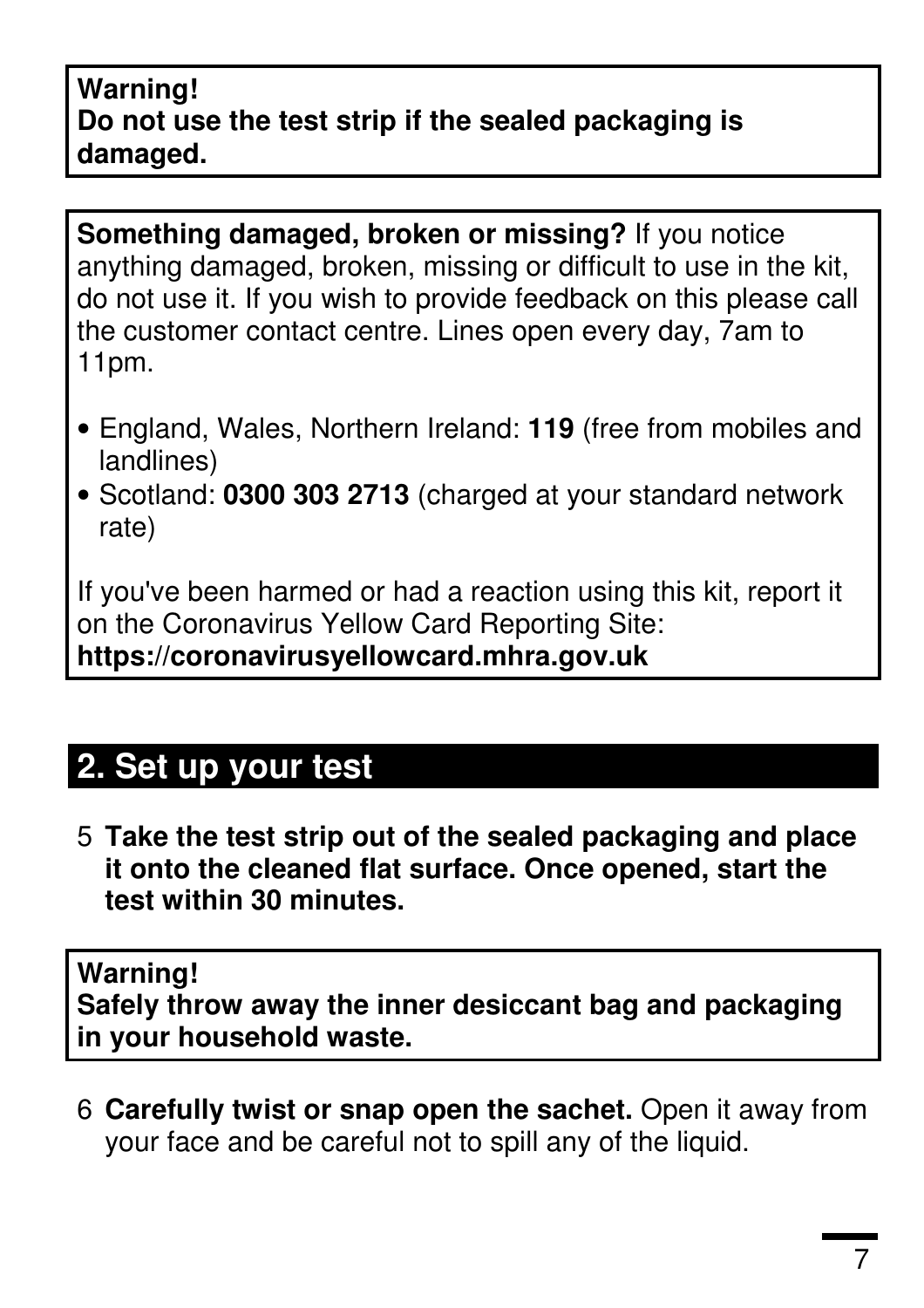7 **Open the extraction tube and gently squeeze all of the liquid from the buffer sachet into the tube.** Avoid touching the sachet against the tube.

Place extraction buffer sachet in the plastic waste bag provided.

8 **Place the filled tube in the extraction tube holder (attached inside the box) to avoid spilling the liquid.** 

You can also use a small cup to hold the tube.

- 9 **Gently blow your nose into a tissue and throw the tissue away in a closed bin. If you are testing a child help them to blow their nose.** This is so that you get rid of excess mucus.
- 10 **Wash your hands thoroughly again for 20 seconds using soap and warm water (or use sanitiser).**

If you're doing this test on another person, you should both wash or sanitise your hands again.

- 11 **Find the swab in the sealed wrapper in front of you.** Identify the soft, fabric tip of the swab.
- 12 **Peel open the swab packaging only when you are ready to use and gently take out the swab.** You'll use this for both throat and nose.

**Warning! Never touch the soft, fabric tip of the swab with your hands.**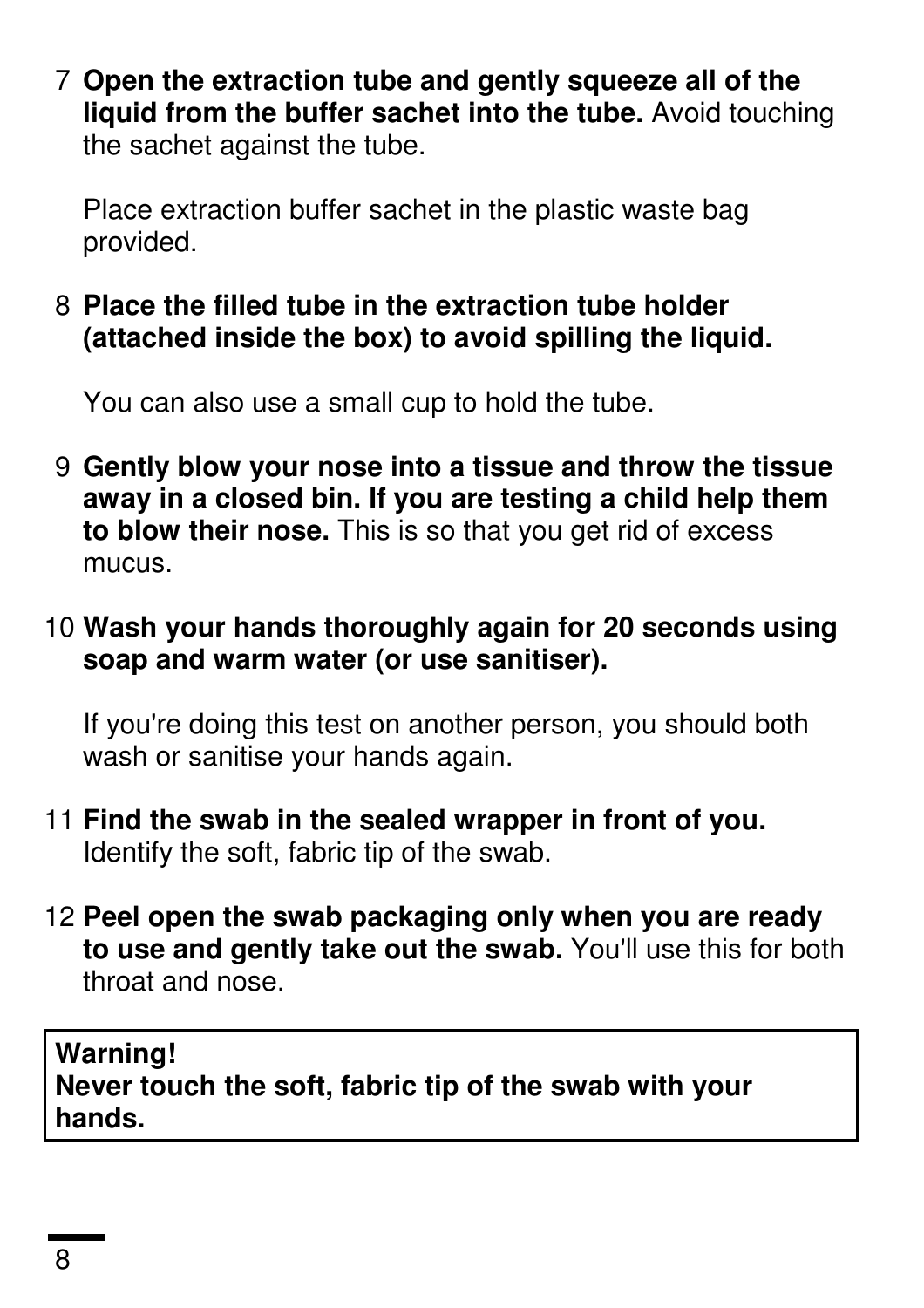### **3. Take your swab sample**

#### **Warning!**

**Do not touch the tongue, teeth, cheeks, gums, or any other surfaces with the fabric tip of the swab. If it touches anything else, it may spoil your sample.** 

**Never touch the fabric strip with your hands.** 

Taking the sample may cause gagging and minor discomfort, but it should not hurt.

#### **If testing a child under 12, or a person who requires assistance, follow the steps on page 11**

- 13 **Holding the swab between your fingers, open your mouth wide and rub the fabric tip of the swab over both tonsils (or where they would have been). Do this with firm contact 4 times on each side** (use a torch or a mirror to help you do this). Carefully remove the swab from the back of your throat.
- 14 Put the same swab gently into 1 nostril until you feel a slight resistance (about 2.5cm up your nose).

**Roll the swab firmly around the inside of the nostril, making 10 complete circles.** 

**This may feel uncomfortable. Do not insert the swab any deeper if you feel strong resistance or pain.**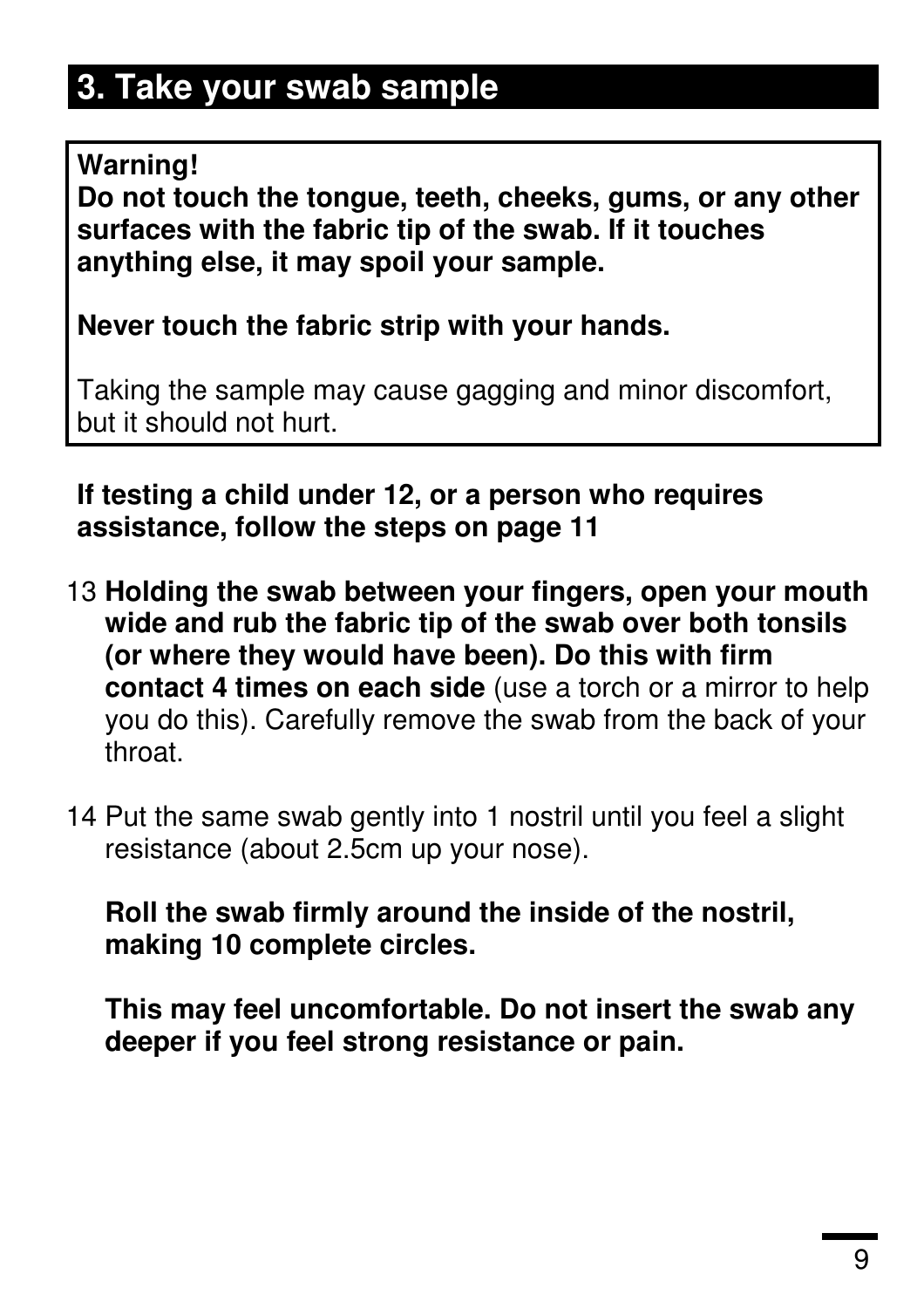# **Testing a child**

**Children under 12 should be tested by an adult.** Follow the guidelines below on how to prepare and test a child. You can watch a demonstration video at **www.gov.uk/covid19-self-test-help** 

Show the child the test kit and talk to them about what you are going to do. If possible, sit them on someone's lap or have someone hold their hand.

Ask the child to blow their nose and cough into a tissue. Throw the tissue away in a closed bin. Ask the child to open their mouth as wide as they can and say 'Ahhhh' (this will make the tonsils easier to see) for as long as they can while you swab their tonsils (or where their tonsils would be if they have been removed).

- 13 **Hold the swab in your hand, ask the child to open their mouth wide and tilt their head back. Gently rub the fabric tip of the swab over both tonsils (or where they would have been). Do this with firm contact 4 times on each side.** Carefully remove the swab.
- 14 Put the fabric tip of the same swab gently into **1** of their nostrils until you feel some resistance. **Roll the swab firmly around the inside of the nostril, making 10 complete circles and slowly remove it.**

**If you did not swab the tonsils, swab both nostrils, making 10 complete circles in each nostril.**

You can get more advice about COVID-19 in children at: **www.nhs.uk/conditions/coronavirus-covid-19/symptoms/ coronavirus-in-children/**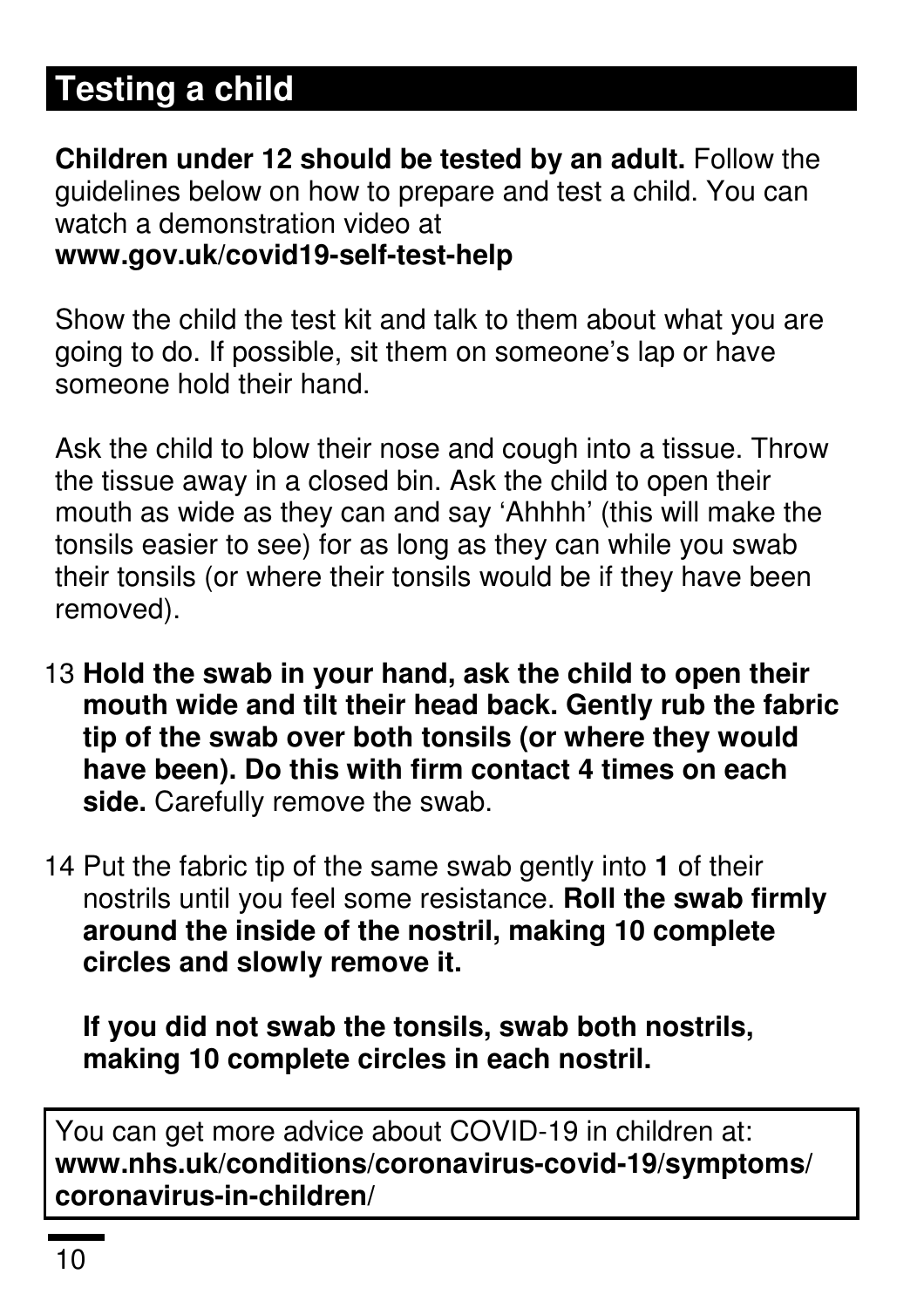### **4. Process the swab sample**

15 Pick up the extraction tube and place the fabric tip of the swab into the extraction tube so it is in the liquid.

**Press the tip against the edge of the extraction tube with force, while rotating it around the extraction tube for 15 seconds. This is to transfer your sample into the liquid.**

16 **Pinch the extraction tube against the swab as you remove it. Make sure you remove all liquid from the soft tip of the swab.** 

Place the swab in the plastic waste bag provided.

- 17 **Press the cap tightly on to the extraction tube to avoid any leaks.**
- 18 **Gently squeeze the extraction tube to place 2 drops of the liquid onto the specimen well (S) on the test strip.**  Make sure that you are dropping liquid and not an air bubble.

Put the extraction tube in the plastic waste bag along with the swab.

#### **Warning!**

**Make sure you place the test strip on a flat and level surface. Do not move the strip during the test.** 

19 **Check the time and set a timer if you have one. Wait 30 minutes before you read your result.** 

**Waiting the full 30-minute development time before you read your result is very important.**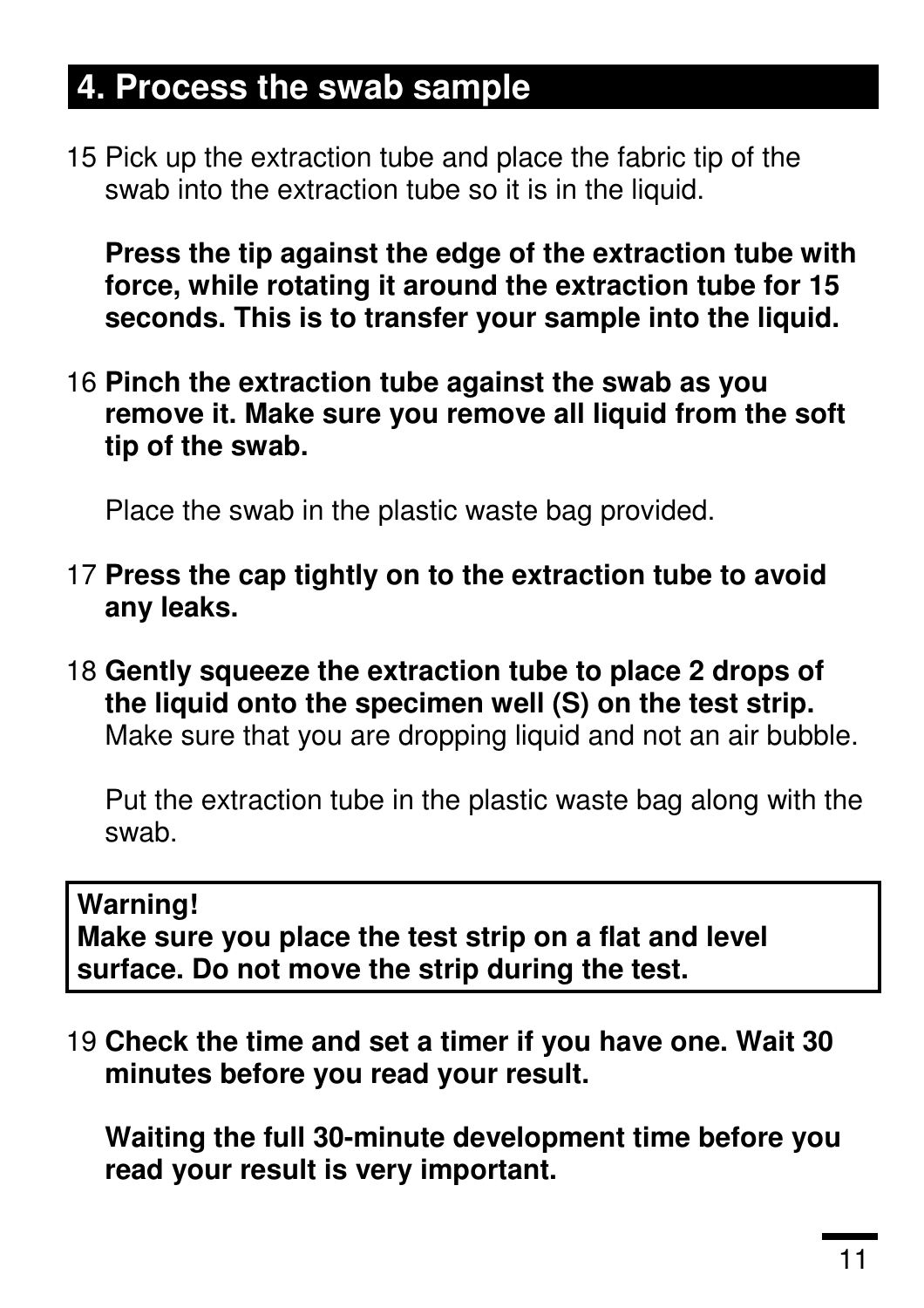A positive result can appear at any time after 20 minutes, however you must wait for the full 30 minutes to record a negative result as the test line (T) may take this long to appear.

Find out how to read and report your result below.

### **5. Read your result**

**You will see the control line (C) begin to appear after about 4 minutes. You must wait 30 minutes before your result is ready.** 

#### **Warning!**

**Do not leave the test to develop for longer than 30 minutes as this will make the result void.** 

### **Negative result**

One line next to C shows the test is negative.

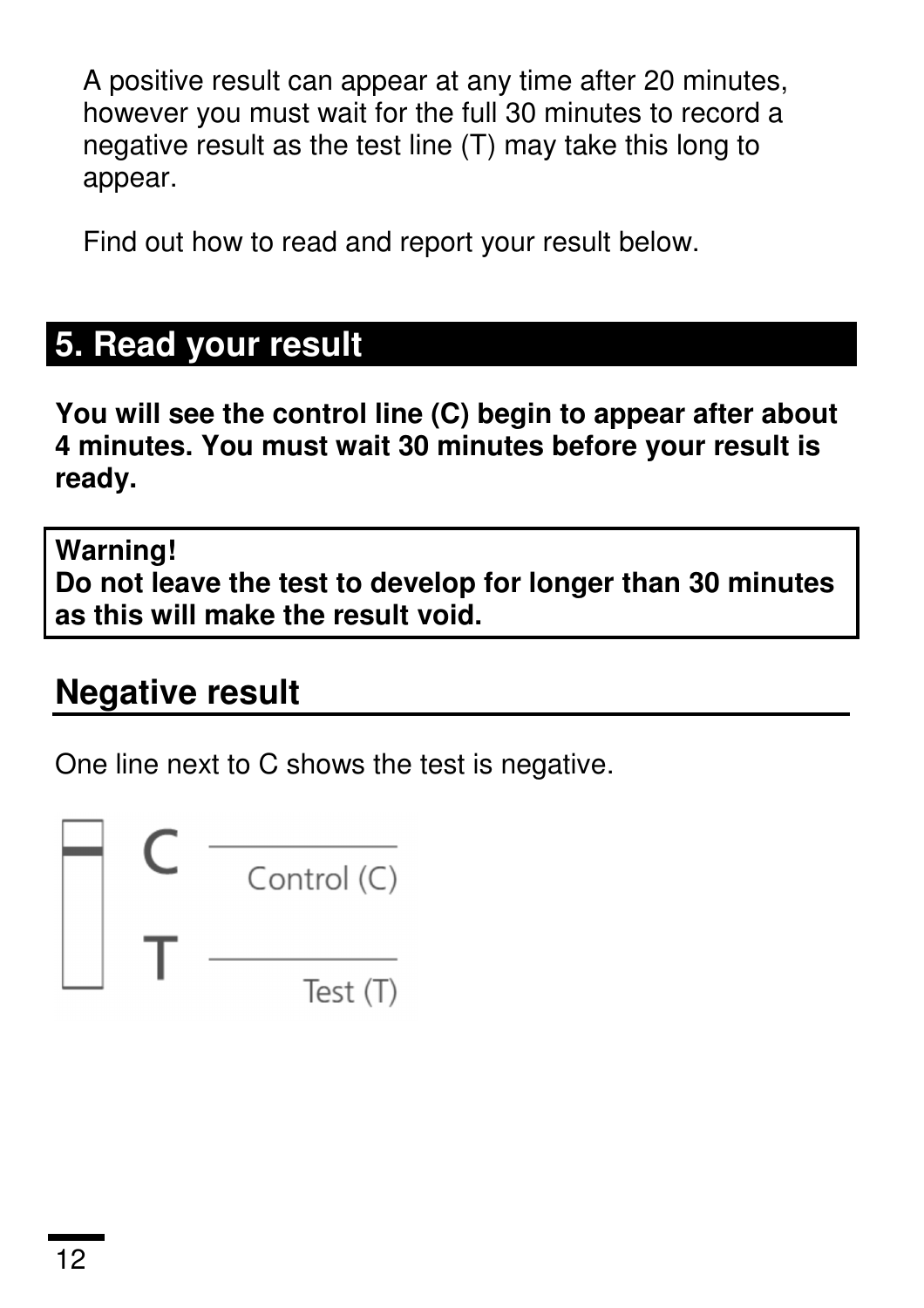# **Positive result**



Two lines, one next to C and one next to T, even faint lines, shows the test is positive. You must report this test result to the NHS, please see **page 14** for guidance on how to do this.

#### **Warning! If your test result is positive, you and your household must self-isolate following Government guidelines.**

## **Void result**

No lines or one line next to T means the test is void.



**Report your results to get the guidance you need to follow (see page 14).**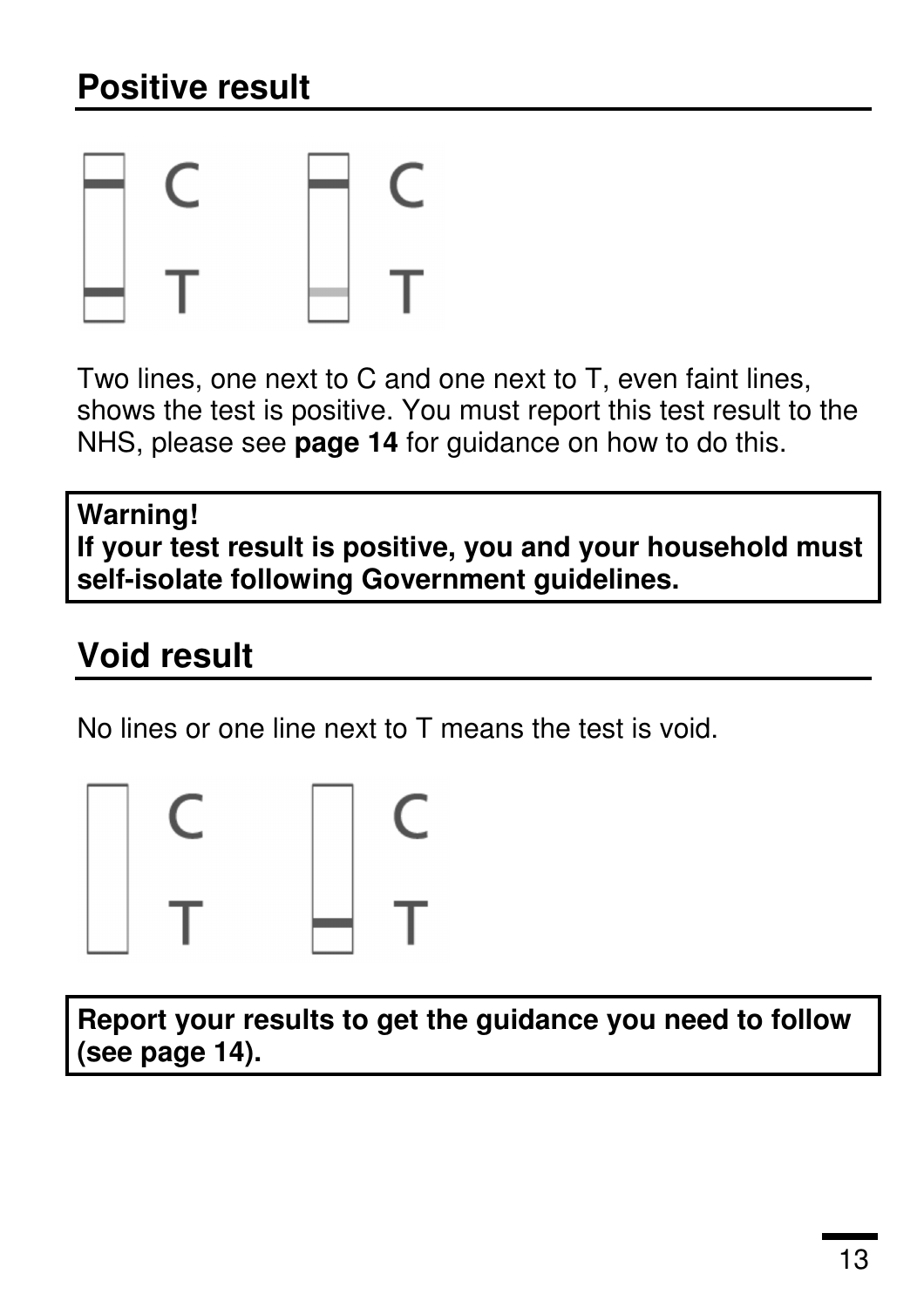## **6. Report your result**

#### **You must report your results to the NHS.**

Report your result so the NHS can monitor the spread of the virus, support communities across the UK, combat the virus and save lives. You can also find out more about the result and what you need to do.

**You need the QR code, or the ID number under it, on the test strip to report your result.** 

#### **Report online** (fastest)

Visit: **www.gov.uk/report-covid19-result** 

#### Or **report by telephone**

Lines are open every day, 7am to 11pm.

England, Wales and Northern Ireland: **119** (free from mobiles and landlines)

Scotland: **0300 303 2713**  (charged at your standard network rate)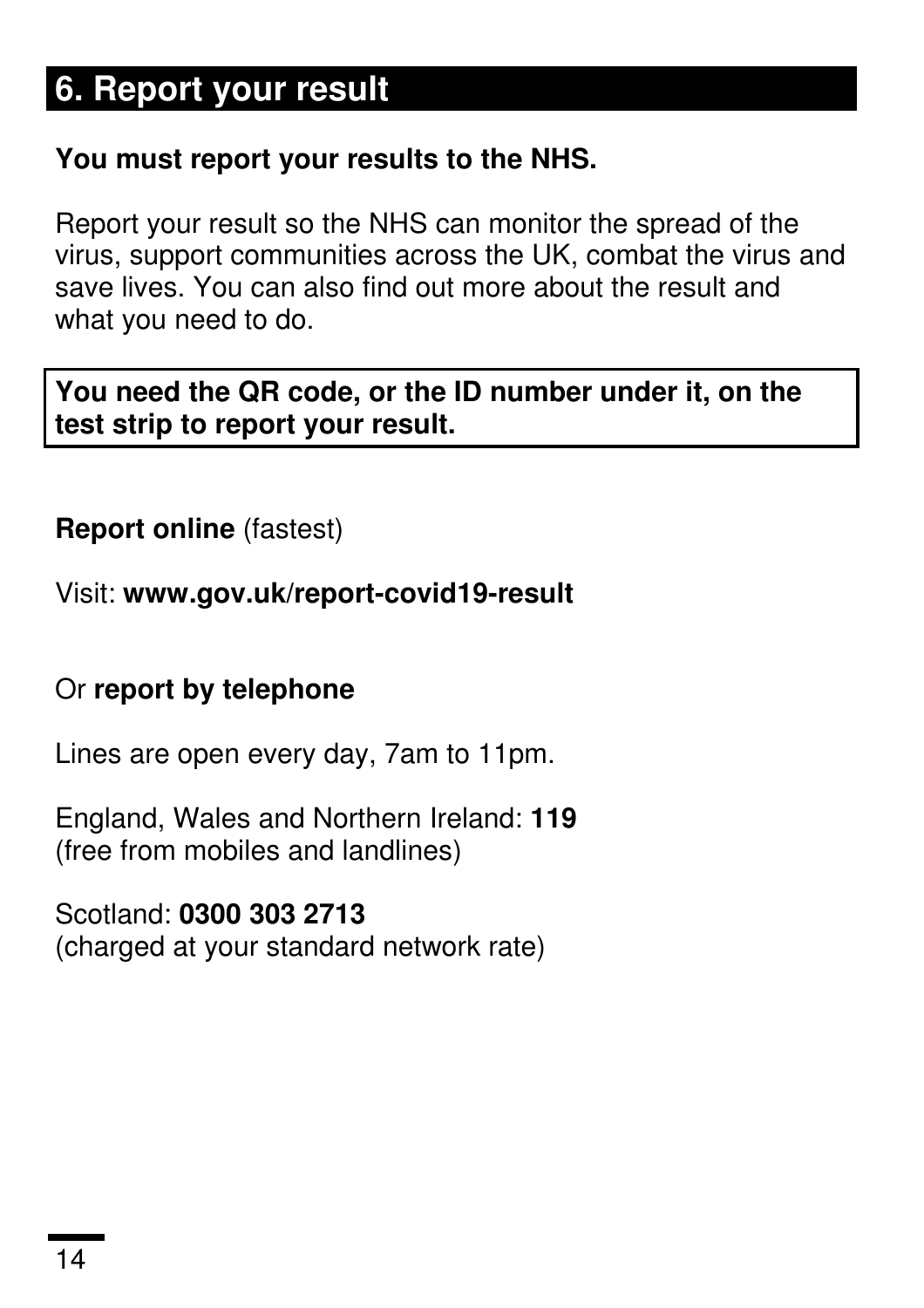## **Positive result**

If you get a **positive result**, it means you are currently infected with coronavirus and risk infecting others. When you report your result, you will be provided with further information on the next steps to take.

Please note, your results will be identified as an LFD (Lateral Flow Device) result on the text message you will receive.

**Warning! You, anyone who lives with you, and anyone in your support bubble, must self-isolate in accordance with current national and local guidance, which can be found at www.nhs.uk/conditions/coronavirus-covid-19/ self-isolation-and-treatment/** 

### **Negative result**

If you get a **negative result**, it is likely that you were not infectious at the time the test was taken. A negative test result, however, is not a guarantee that you do not have coronavirus.

If you test negative, you **must** continue to follow national and local rules and guidelines including regular handwashing, social distancing and wearing face coverings, where required.

If you develop symptoms of a high temperature, a new, continuous cough or a loss or change to your sense of taste or smell you and your household must self-isolate and get another test at **www.gov.uk/get-coronavirus-test** or by calling the customer contact centre. Lines open every day, 7am to 11 pm.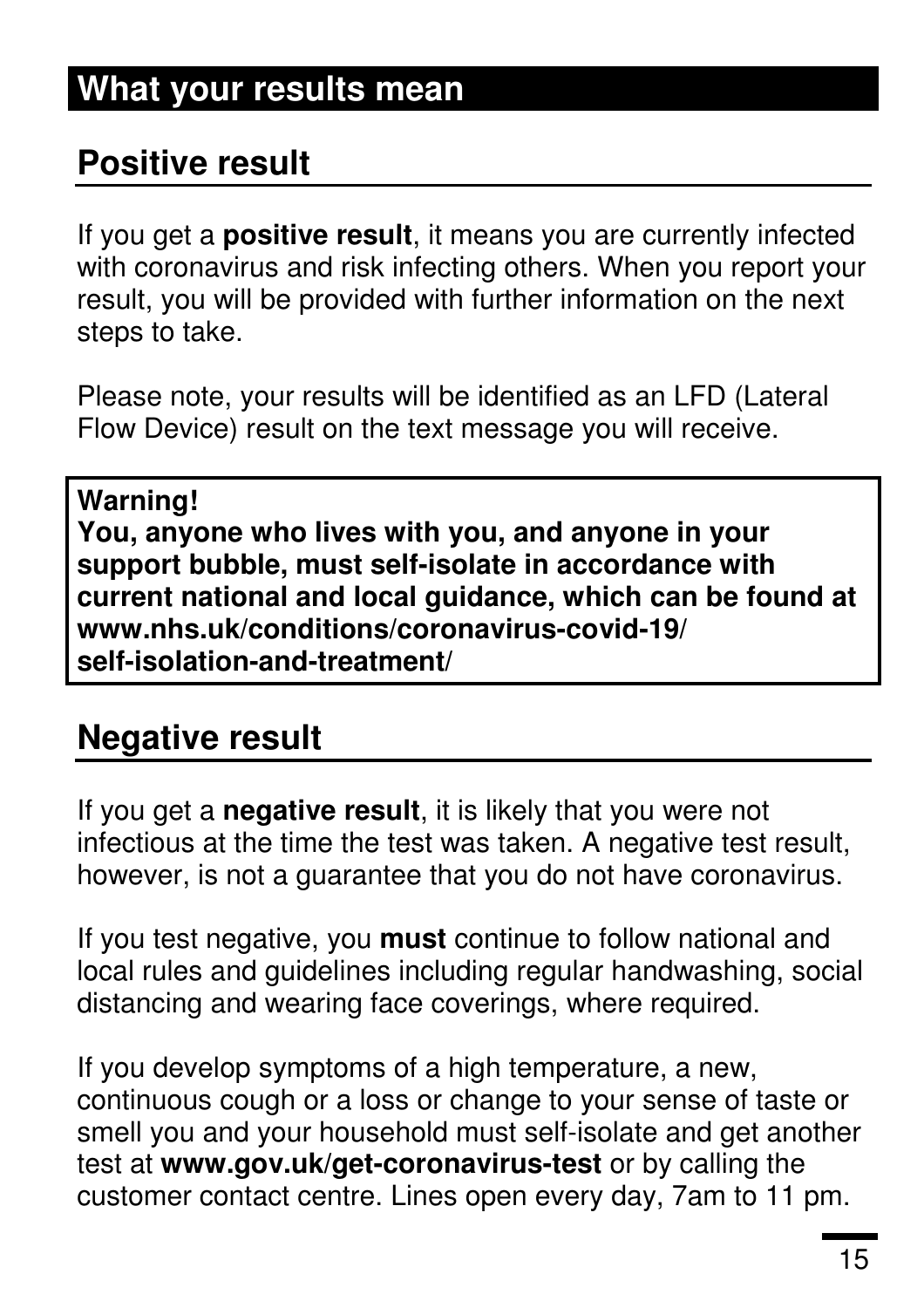- England, Wales, Northern Ireland: **119** (free from mobiles and landlines)
- Scotland: **0300 303 2713** (charged at your standard network rate)

## **Void result**

If you get a **void result**, this means that the test has not run correctly. You need to take another test. Use a new test kit, but do not reuse anything from the first kit.

If you do not have another test available, you may take a different type of test through the NHS COVID-19 app, or by visiting **www.gov.uk/get-coronavirus-test** or by calling the customer contact centre. Lines open every day, 7am to 11pm.

- England, Wales, Northern Ireland: **119** (free from mobiles and landlines)
- Scotland: **0300 303 2713** (charged at your standard network rate)

### **Test performance**

#### **The test is more likely to give a positive result if someone has high levels of coronavirus (COVID-19).**

This means that it is most likely to detect the people who are currently infectious and need to immediately self-isolate.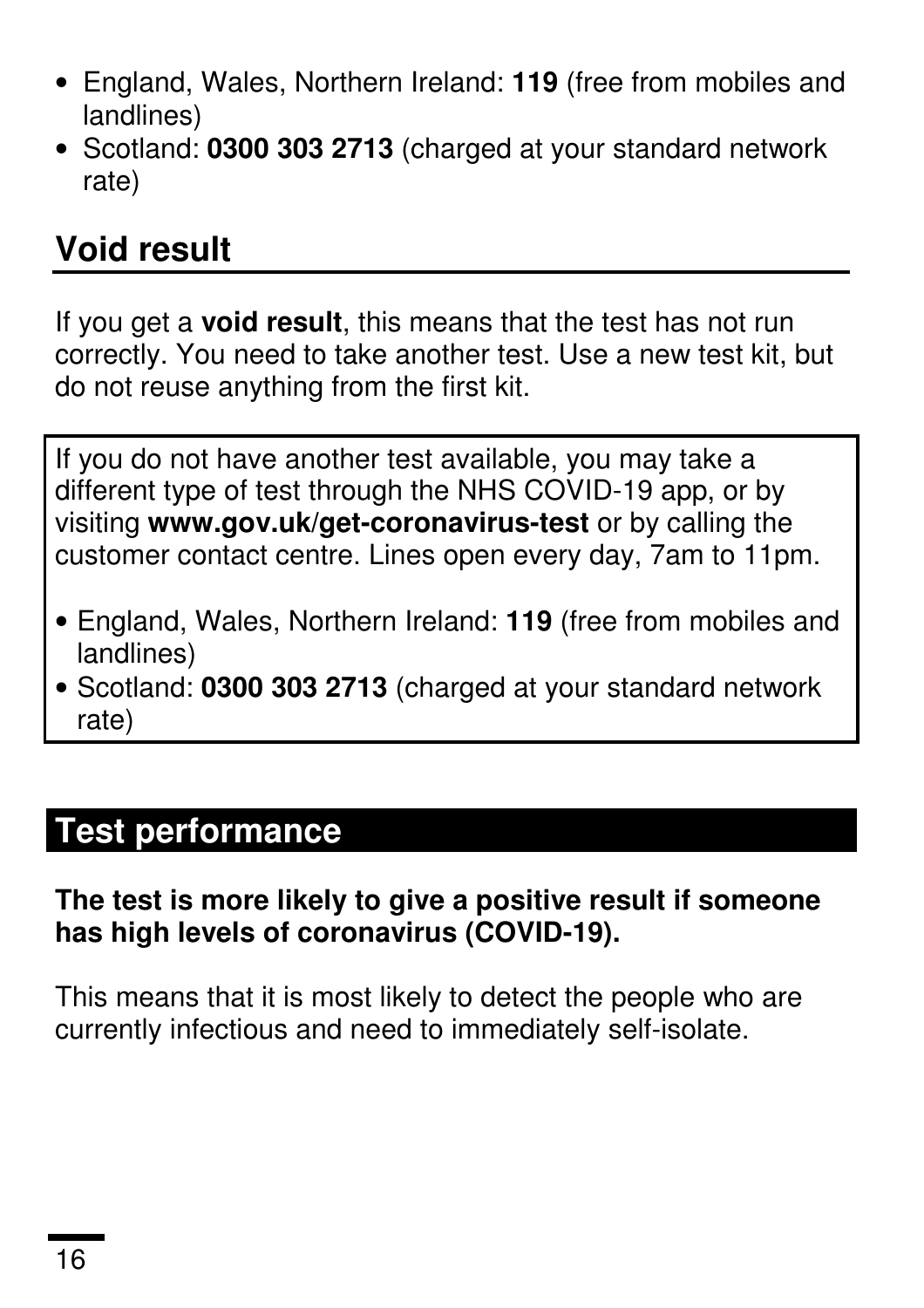## **7. Safely dispose of your test kit**

Once your test is complete, **put all of the used test kit contents in the waste bag provided.** Put in your general household waste.

### **Make a note of your test results**

**This is for your own records. You must still report your result to the NHS (see page 14 for information).** 

| Who took the test: |  |
|--------------------|--|
| Date:              |  |
| ∣Time:             |  |
| Test result:       |  |

| Who took the test: |  |
|--------------------|--|
| Date:              |  |
| Time:              |  |
| Test result:       |  |

| Who took the test: |  |
|--------------------|--|
| Date:              |  |
| ∣Time:             |  |
| Test result:       |  |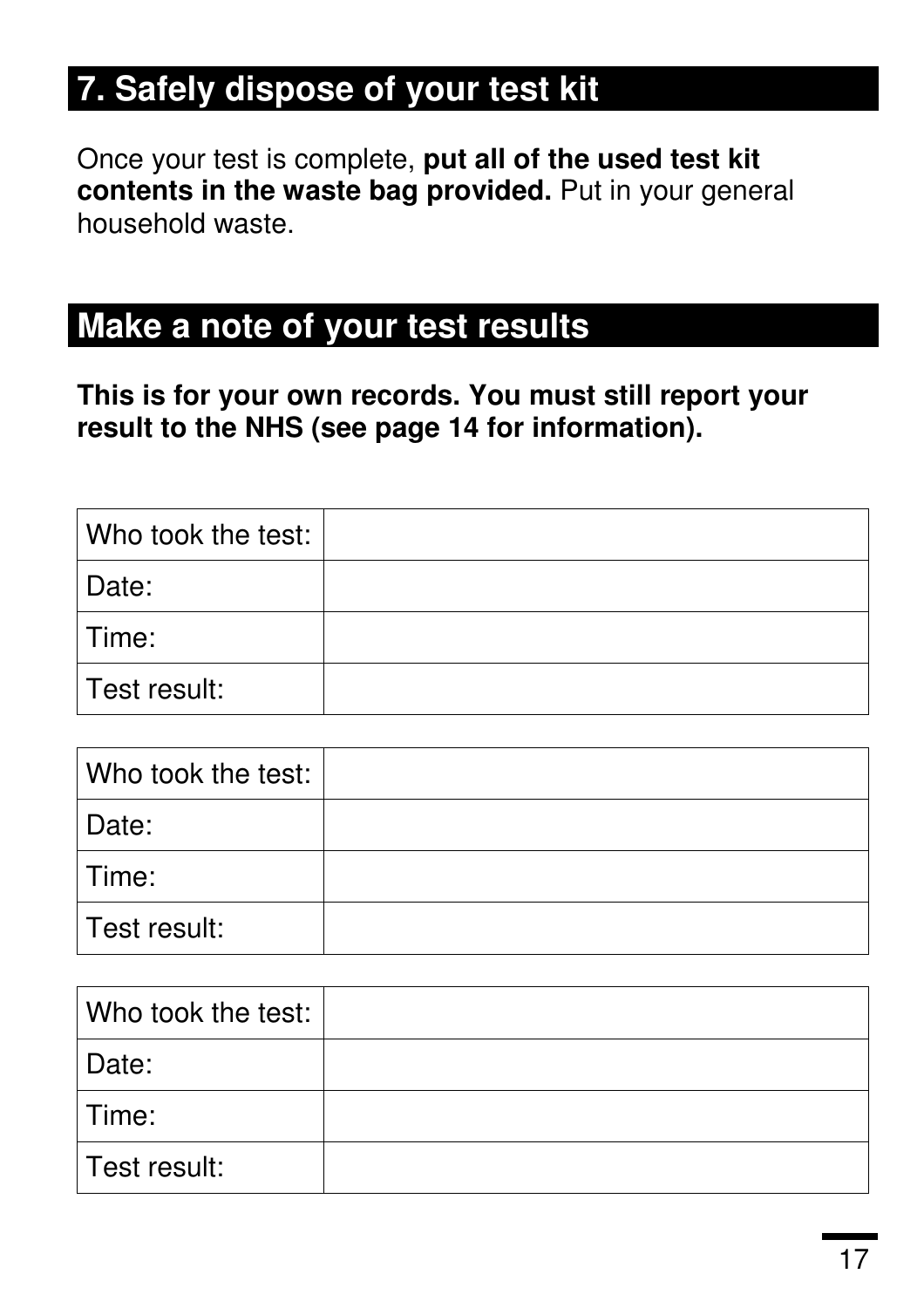| Who took the test: |  |
|--------------------|--|
| Date:              |  |
| Time:              |  |
| Test result:       |  |

| Who took the test: |  |
|--------------------|--|
| Date:              |  |
| ∣Time:             |  |
| Test result:       |  |

| Who took the test: |  |
|--------------------|--|
| Date:              |  |
| ∣Time:             |  |
| Test result:       |  |

| Who took the test: |  |
|--------------------|--|
| Date:              |  |
| ∣Time:             |  |
| Test result:       |  |

| Who took the test: |  |
|--------------------|--|
| Date:              |  |
| Time:              |  |
| Test result:       |  |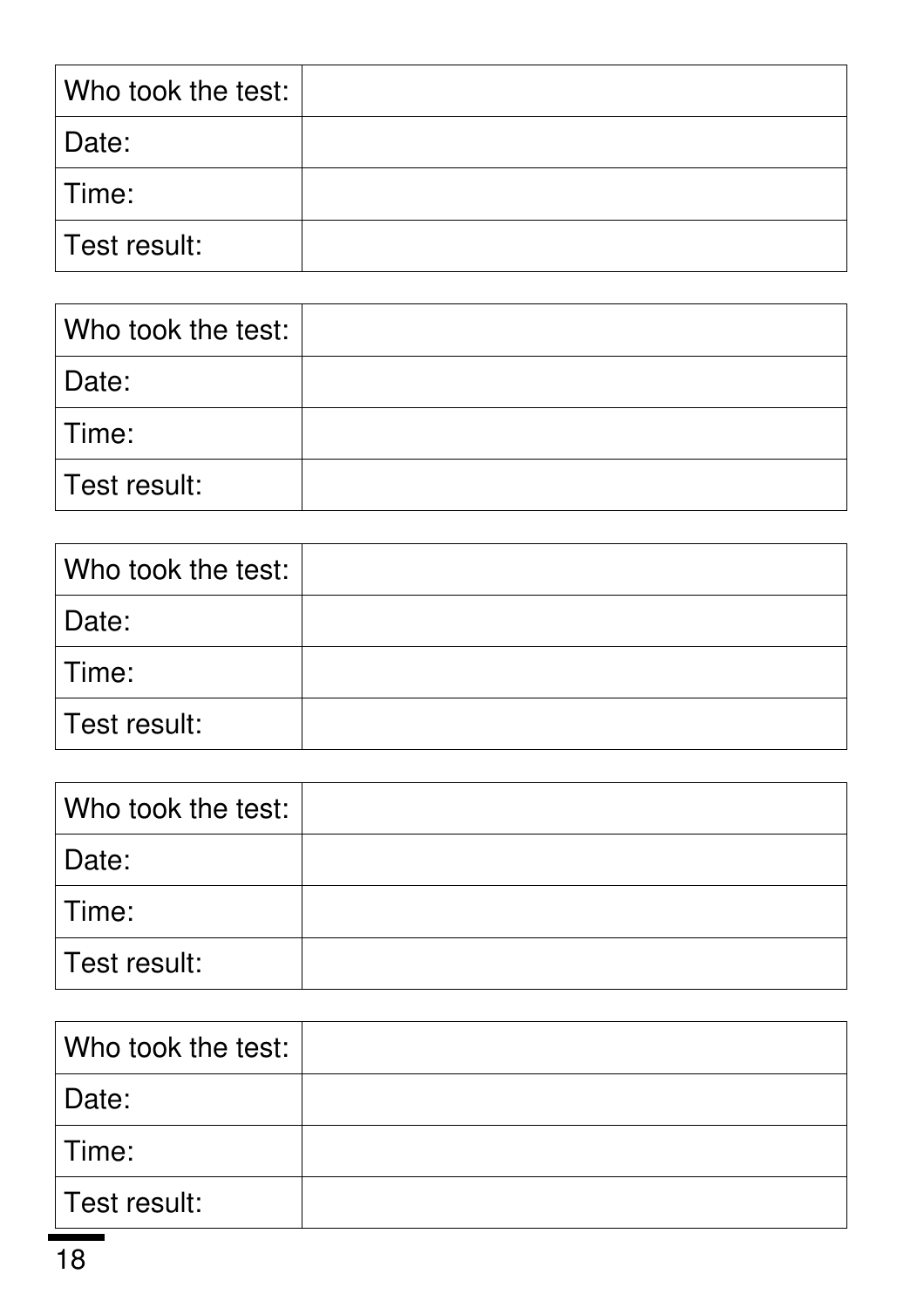| Who took the test: |  |
|--------------------|--|
| Date:              |  |
| ∣Time:             |  |
| Test result:       |  |

| Who took the test: |  |
|--------------------|--|
| Date:              |  |
| Time:              |  |
| Test result:       |  |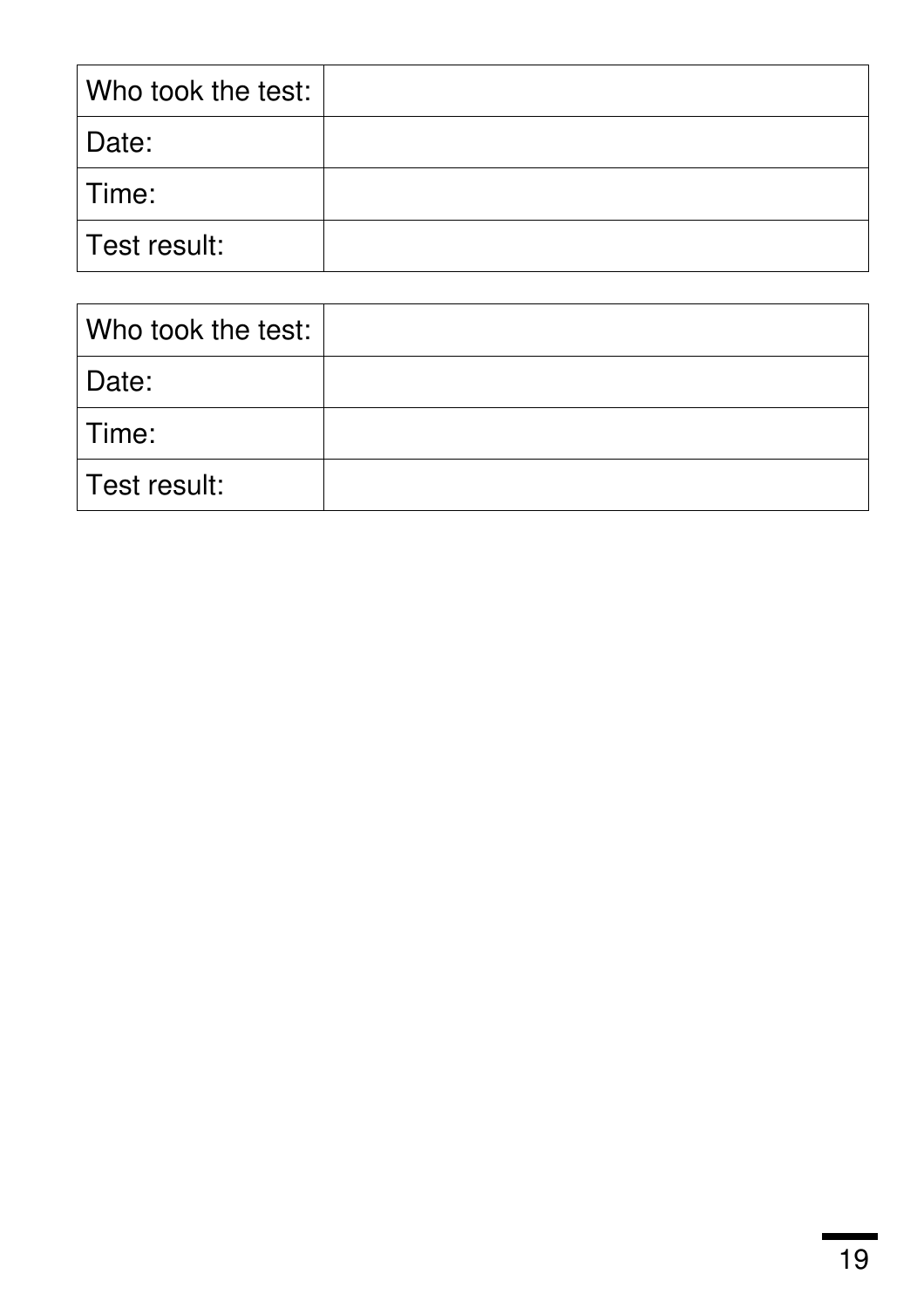# **Your kit contains the following materials**

- **Item:** Instructions for use (this document) **3-Pack:** 1 **7-Pack:** 1
- Item: Extraction tube holder **3-Pack:** 1 **7-Pack:** 1
- **Item:** Test strips in sealed packaging **3-Pack:** 3 **7-Pack:** 7
- **Item:** Extraction buffer sachets **3-Pack:** 3 **7-Pack:** 7
- **Item:** Extraction tubes **3-Pack:** 3 **7-Pack:** 7
- **Item:** Swabs inside sealed wrapper **3-Pack:** 3 **7-Pack:** 7
- **Item:** Waste bags **3-Pack:** 3 **7-Pack:** 7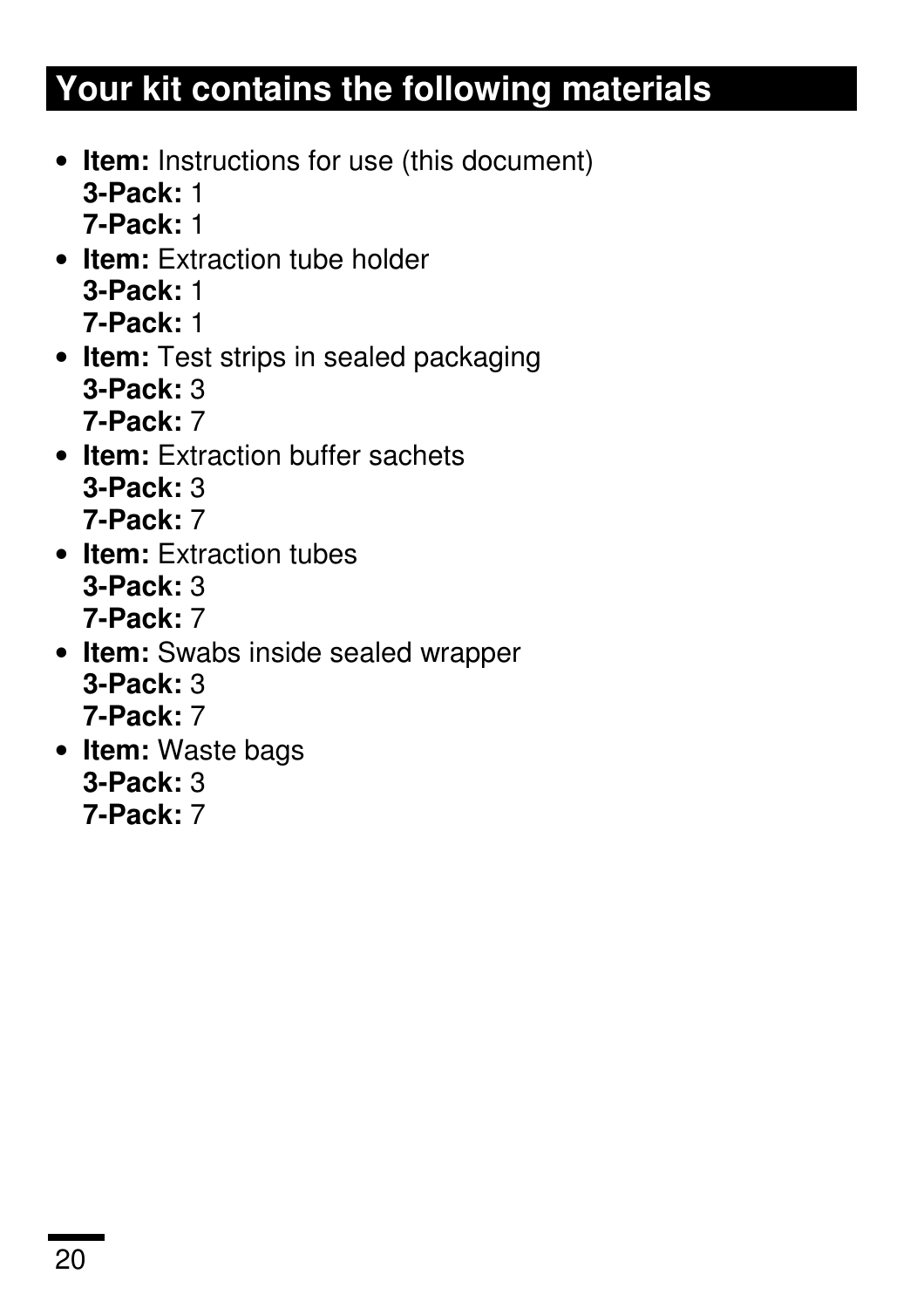Supply of this device is only permitted as part of the DHSC deployment under the NHS Test and Trace programme.

**Manufacturer:** Department of Health and Social Care, 39 Victoria Street, Westminster, London, SW1 0EU.

**Manufactured under contract to DHSC by:** Xiamen Biotime Biotechnology Co Ltd, 2F/3F/4F, No. 188, Pingcheng South Road, Haicang Street, Haicang District, Xiamen, Fujian, 361026, P. R. China.

## **Index of symbols**



Lot number



Keep away from sunlight

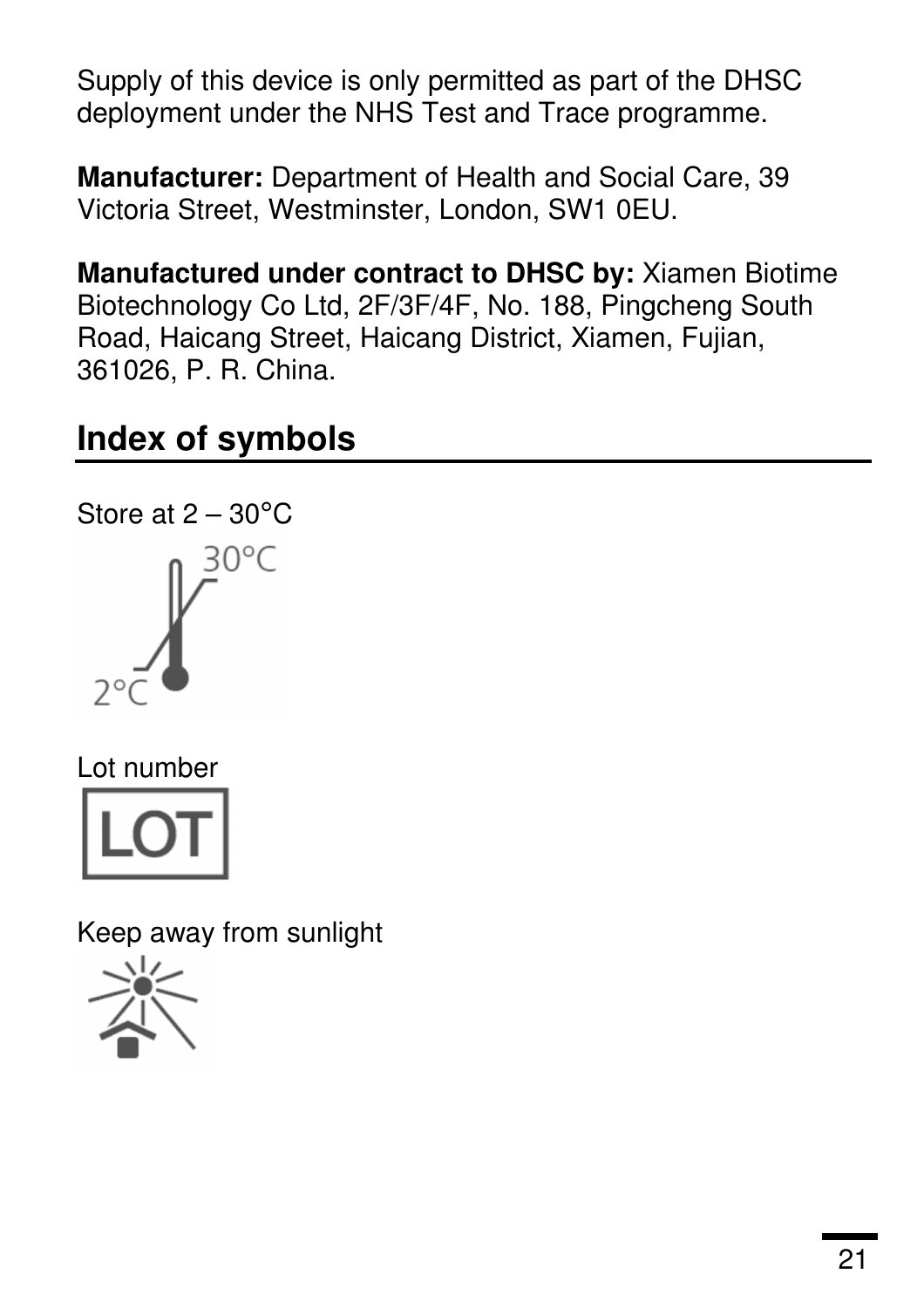

Sterilized using ethylene oxide



Expiry date



Date of manufacture



Consult instructions for use



Manufacturer

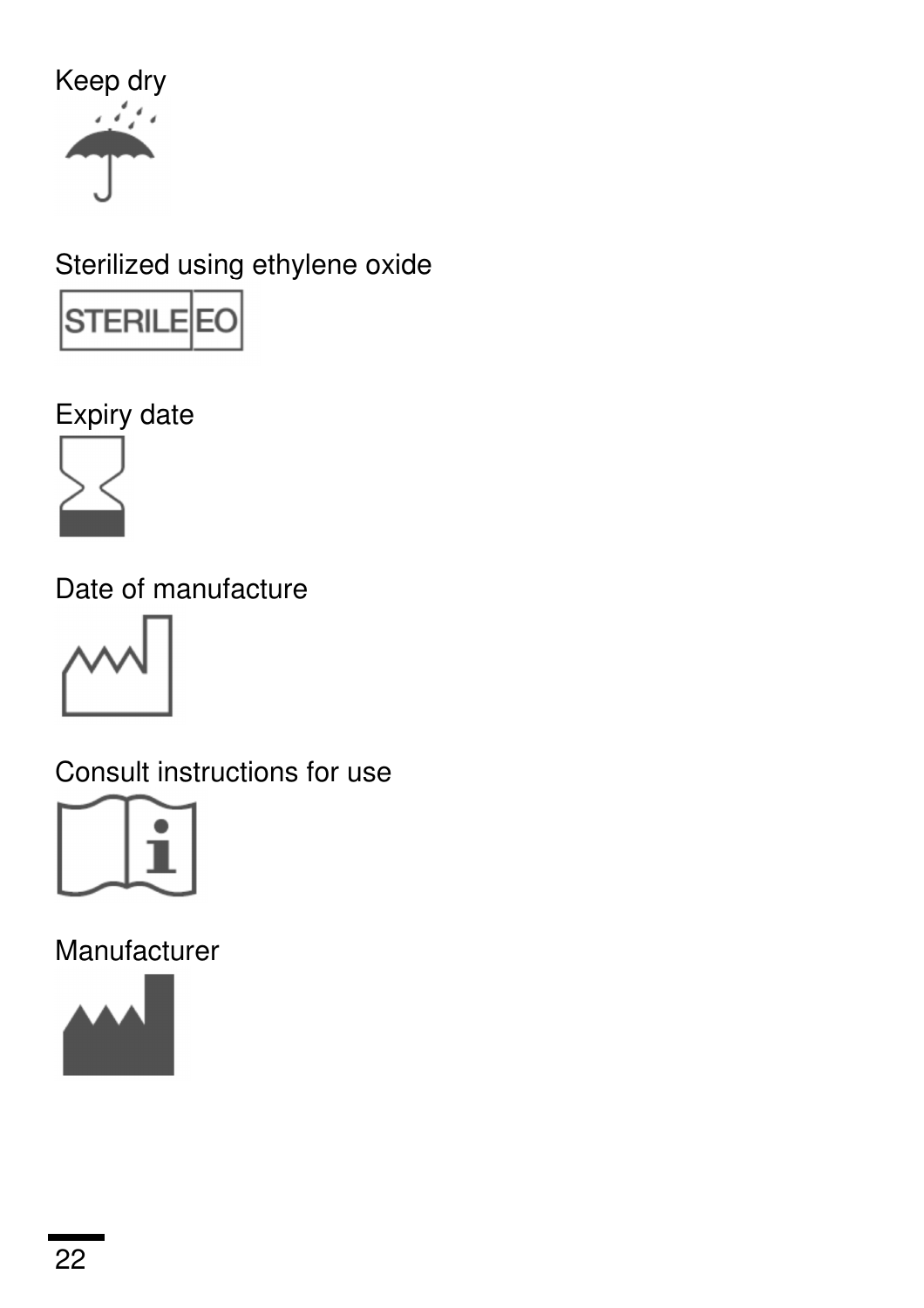In vitro diagnostic medical device



Do not re-use



Don't use the product when the package is damaged



Warning, please refer to the instruction